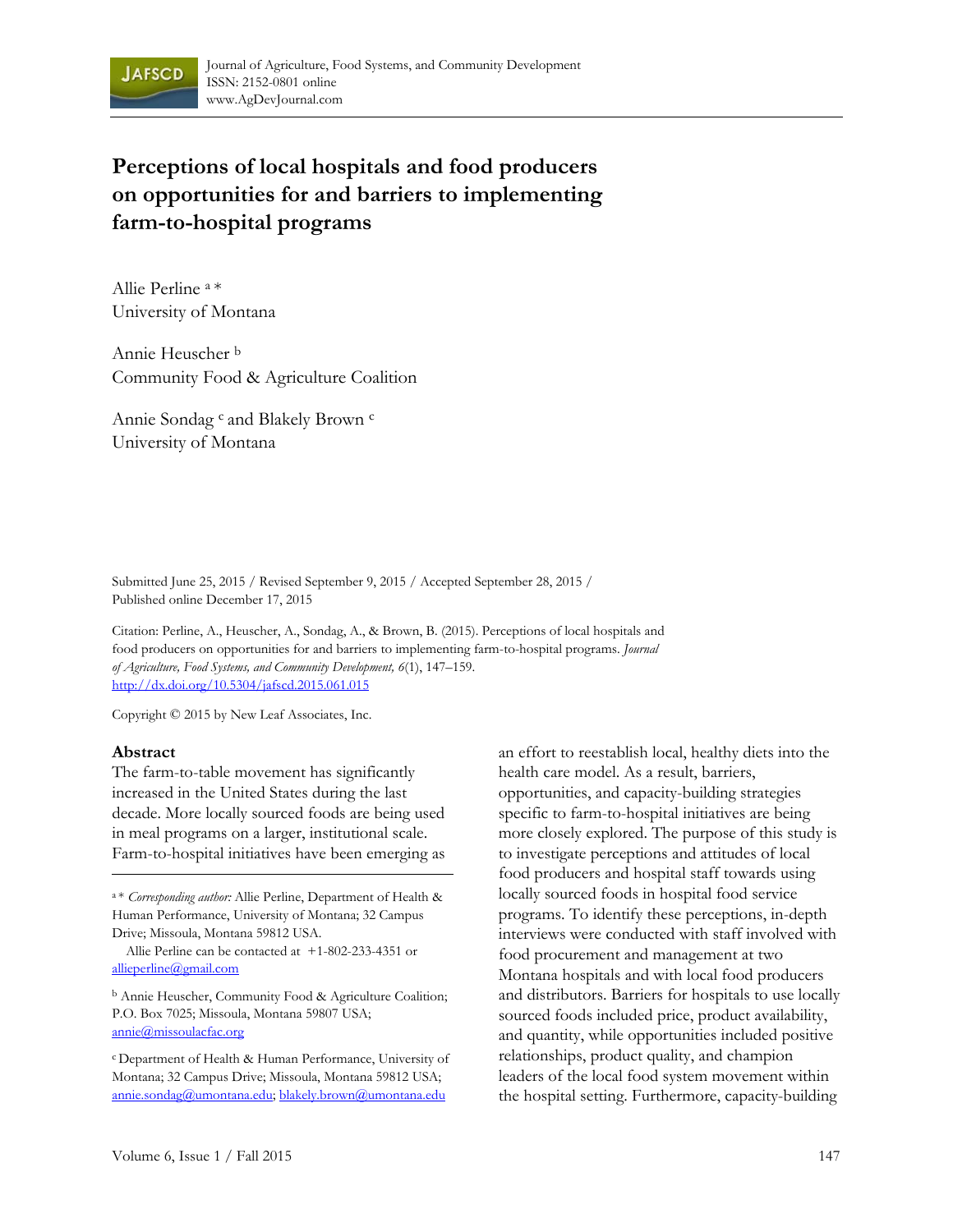strategies suggested by the interviews included development of cooperative distribution of local foods and formalized working-relationship contracts. Most significantly, collaborative dialogue was identified as a method to further support the extent of locally sourced foods being used in hospital food service programs.

### **Keywords**

Farm-to-hospital, local food systems, qualitative research, farm-to-institution, hospital food service

# **Introduction and Background**

To increase food availability and to meet growing demand on a global scale, food production and distribution shifted away from small local businesses to a larger, industrialized system during the 1930s and 40s (Lobao & Stofferahn, 2007). Throughout this period, farm production transformed to emphasize specialization, standardization, and consolidation in order to enhance productivity and economic efficiency (Ikerd, 2009). Although food production increased, growing monopolization of the food system eventually spurred a nationwide movement to revitalize local, community-based food systems (Lyson & Green, 1999). Locally based initiatives and direct marketing arrangements gained significant momentum by the 1990s in efforts to reconnect communities with the food production and distribution processes. Direct marketing arrangements, such as farmers markets and community-supported agriculture (CSA), are reviving working partnerships between food producers and food consumers. Building on these initiatives, local farmers are now connecting with schools, local restaurants, grocery stores, and other institutions (Dauner et al., 2011).

 As the local food movement continues to grow, opportunities and challenges involving locally grown food in institutional settings are emerging. Kloppenburg, Wubben, and Grunes (2008) conducted a literature review on the implementation of farm-to-school programs and assessed the Wisconsin Homegrown Lunch program in three schools of the Madison Metropolitan School District. Three core challenges that emerged around implementation of a farm-toschool program pertained to cost, procurement,

and supply, all closely reflecting challenges identified in the literature and other assessment studies. Gregoire, Arendt and Strohbehn (2005) surveyed 151 local food producers on perceived benefits and challenges of working with local restaurants. Producers identified support for local farmers, delivery of fresher food, and shorter travel distance as benefits that result from working with restaurants; the greatest challenges included year-round availability of products, lack of dependable demand, communication with institutions, and ability to fulfill quantity demands (Gregoire et al., 2005).

 The health care system is emerging as a significant leader in developing relationships between healthy, sustainable food systems and healthy communities. Increasingly, health care facilities are choosing to model healthy food choices and environments as they engage in farm-to-hospital programs (Cohen, 2006; Dauner et al., 2011). Onsite farmers markets and stands are being implemented in hospitals across the country in order to better serve patients, staff, and the wider community (Kulick, 2005), and are already demonstrating positive health impacts. Kaiser Permanente has been hosting farmers markets at its medical campuses since 2003 across four states. In 2010 a survey of over 2,400 market patrons was conducted at 37 Kaiser Permanente locations; 74 percent reported eating more fruits and vegetables as a result of attending the market (Cromp et. al, 2012). Another example of successful on-site farmers market programs is a market initiative that the National Institute of Health in Maryland has hosted for over 20 years. Duke University Medical Center offers a stand for employees, and Allen Memorial Hospital in Iowa offers a farmers market open to hospital staff and patients, as well as to the general public and surrounding community (Kulick, 2005). An emphasis on healthy diet is also changing food service programs in various ways, such as eliminating deep fat fryers, using organic produce and rBGH-free milk, and substituting beef for leaner alternatives such as bison (Kulick, 2005).

 As health care facilities more deeply explore farm-to-hospital programs, challenges and opportunities are emerging that often reflect those of other farm-to-institution initiatives. Dauner and her colleagues explored barriers and opportunities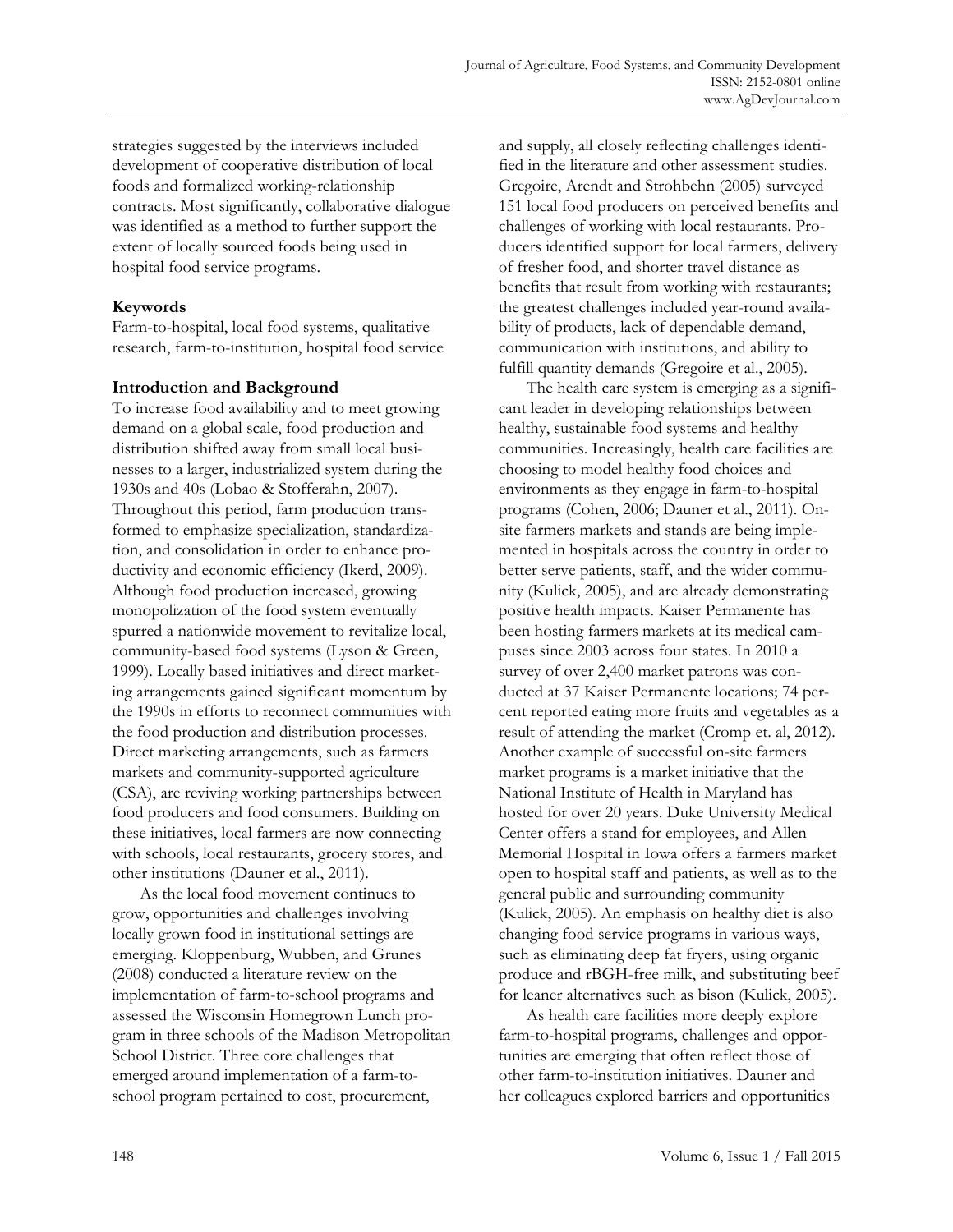in using and procuring local foods in health care settings, in a study consisting of 25 semi-structured interviews with individuals in food acquisition, preparation, and service. Barriers included meeting quantity demands, restrictions due to contracts with group purchasing organizations (GPO), and lack of human, physical, and financial resources necessary to procure and prepare local-food ingredients from multiple producers and distributors (Dauner et al., 2011). A survey of 105 Ohio hospital food service directors (Raison & Scheer, 2015) identified similar challenges to incorporating local foods into meals. Both food service directors using local foods in their operations and directors not currently using local foods highlighted the quality of local food items as a top concern. Meeting large quantity demands, restrictive GPO contracts, food safety protocol, and delivery and shipment sizes were also identified as challenges to using local foods in service meals (Raison & Scheer, 2015).

 Although hospitals are facing challenges to adopting more locally based food service meal programs, opportunities are also being identified that support farm-to-hospital programs. For example, opportunities identified by Dauner and her colleagues included food purchasing and preparation based on shared responsibility, effective communication, and teamwork (2011). Organization and community support for using locally grown foods, along with interest and commitment of food managers, were also identified as opportunities or facilitators of change (Dauner et al., 2011). Further supporting community-wide commitment as an opportunity in farm-to-hospital initiatives, Conner and his colleagues (2014) specifically explored the impact of shared values among farmers, distributors, and institutions in facilitating farm-to-institution (FTI) efforts. Semistructured interviews were conducted with Vermont farmers and distributor and buyer supplychain actors in FTI programs; results suggested that supply-chain actors with similar values are more flexible and creative in facilitating successful FTI programs (Conner, Sevoian, Heiss, & Berlin, 2014).

 Farm-to-hospital initiatives are relatively new. Thus, there has been limited assessment and evaluation of these initiatives and associated opportunities and challenges. Additionally, studies with these kinds of goals primarily utilize surveys and other forms of questionnaires. The focus tends to be either on perceptions of producers or perceptions of institutions, rather than an integrated analysis between these groups. Therefore, the purpose of this study was to compare and contrast both the perceptions of food producers and distributors, as well as hospital staff involved in food procurement and management. Through comparing and contrasting these perceptions, barriers and opportunities for locally sourced foods in food service meals were identified, along with culturally relevant capacity-building strategies, as informed by the data, that further support use of local ingredients in food service meals.

# **Community Profile**

Montana is ranked fourth in size, but forty-eighth in population density of the 50 states. There are a wide variety of food growers and producers in Montana; many are located in Missoula County in northwestern Montana, producing crops that include produce, dairy, meats, flowers, and other artisanal products. There are various initiatives for supporting local producers and agriculture in Missoula, such as farmers markets, community gardens, food co-ops, CSAs, and farm-to-school programs. The Western Montana Grower's Cooperative (WMGC) supports local food producers by expanding their access to Montana markets. The WMGC is based on a cooperative (co-op) model: particular food items grown by participating members are aggregated and then distributed to meet the needs of purchasing institutions. This approach enables small producers to offer the larger quantities that institutions require. As a result, the WMGC creates opportunities for individual producers to work with institutions that otherwise might not be feasible due to the small scale of production on local farms. Another Montana resource for food producers is the Mission Mountain Food Enterprise Center (MMFEC), a food processing facility in northwest Montana. The MMFEC provides equipment and facilities for small, start-up producers to process or freeze their products before delivering orders to an institution. This infrastructure allows producers to process and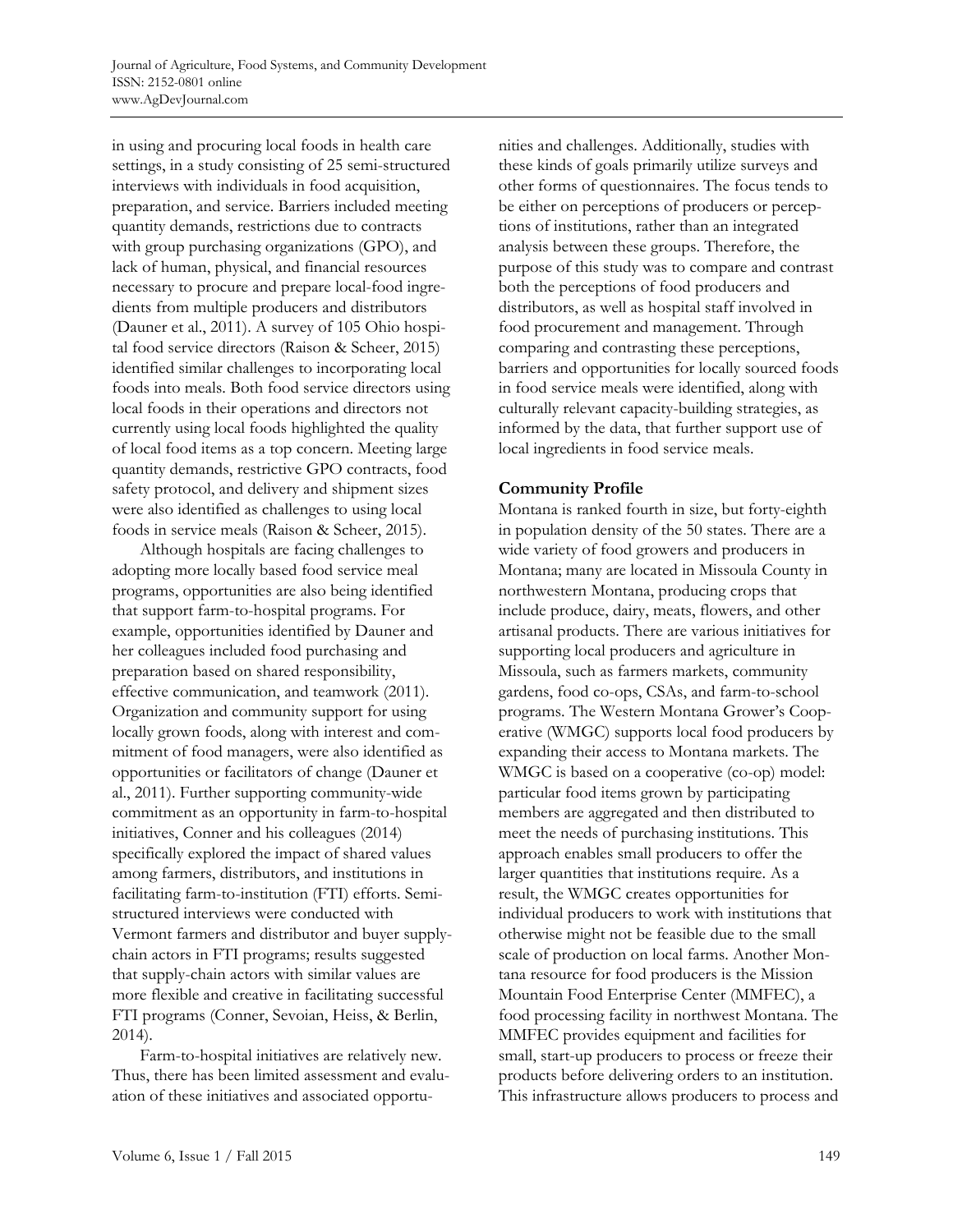sell "seconds," or products with visual imperfections — but that are more than adequate for consumption — which otherwise would not be sold at farmers markets or grocery stores.

 There are two primary care hospitals in Missoula: St. Patrick Hospital and Community Medical Center. St. Patrick Hospital has 253 licensed beds and admitted nearly 8,000 patients in 2011 (St. Patrick Hospital, n.d.). St. Patrick is the only health care facility in Montana that has signed the Healthy Food in Health Care Pledge, and through its Green 4 Good campaign it practices a variety of guiding principles supporting environmental stewardship. St. Patrick Hospital also participates in a staff community supported agriculture (CSA) program. Community Medical Center has 151 acute-care beds and nearly 5,000 patients are admitted each year (Community Medical Center, n.d.-a). The facility advocates a connection between nutrition and a person's overall health and well-being. A commitment to this connection is supported through the hospital's Big Sky Café, which sources local dairy products, breads, beef and seasonal produce for its food service program (Community Medical Center, n.d.-b).

### **Methods**

This study used a qualitative research design to engage hospital staff and food producers and distributors in identifying opportunities and barriers to using locally sourced foods in hospital food service programs. The University of Montana and Community Medical Center Institutional Review Boards jointly approved the study. Researcher Perline conducted interviews with staff knowledgeable about food procurement and management at the hospitals, along with local food producers and distributors in Missoula, Montana, from January 2014 to March 2014. Initially, key informants at both hospitals and a local food policy organization helped the researcher connect with staff knowledgeable about the management of the hospital food service programs or sustainability efforts and with local food producers and distributors. These individuals were then recruited to the study. Additional interviewees were recruited through convenience sampling, in which participants were recruited based on accessibility, and snowball sampling, in

which participants initially chosen for the sample were used as informants to locate other participants fitting the criteria of the study (Penrod, Preston, Cain, & Starks, 2003).

 Prior to facilitating the interviews, the researcher received training in qualitative methods, including conducting mock interviews followed by feedback. The research team constructed two moderator's guides, one tailored for hospital staff and one for food producers and distributors. Each guide included 16 open-ended questions based on themes identified in the literature for farm-toschool programs and challenges and enhancements for using locally grown foods in non-school-based institutions. Authors Brown and Perline, who are trained in qualitative research, reviewed the guides. Examples of the 16 questions include the following:

If there was an interest in increasing the amount of local ingredients used in food service meals, how easy or difficult do you think it would be to do this?

Have you, or someone you know, had an experience in this hospital working with any local food producers or distributors? What was this experience like?

Can you describe an experience in which you have, or tried to have, a working relationship with an institution?

What, if any, kind of changes or resources would be needed to make a partnership with one of the hospitals or another institution more accessible or feasible?

The moderator guides also included discussion rules, recommendations for probing, and a time sequence.

 Audiotapes and session notes were transcribed immediately following each interview and formed the basis for analysis. (The authors have corrected minor grammatical inaccuracies in the quotes presented here to illustrate the themes.) Authors Brown and Perline constructed coding categories based on the inductive methods of grounded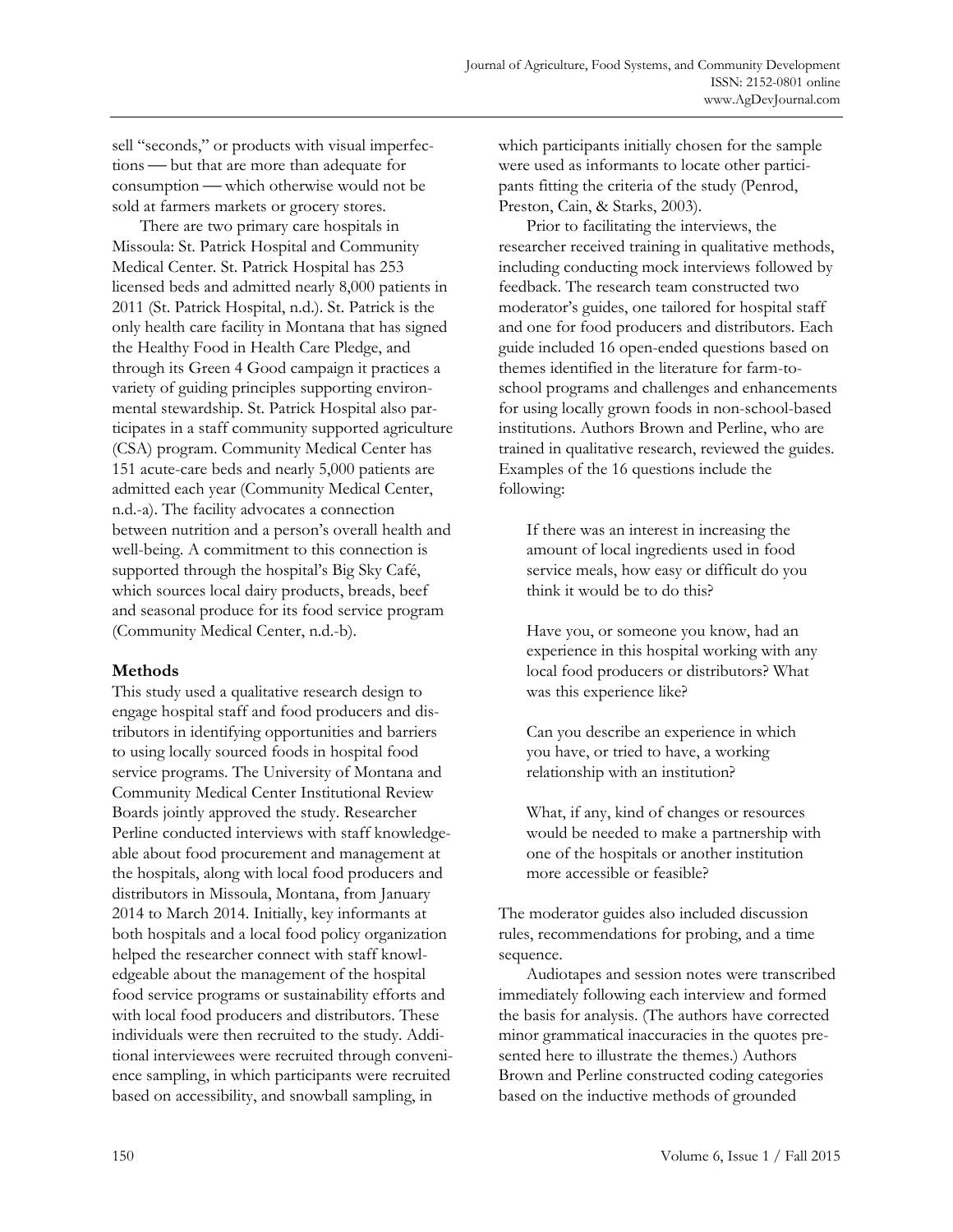theory, as described by Ulin, Robinson, and Tolley (2005). To construct the initial coding scheme, author Perline read all the interviews and developed a draft-coding frame. Microsoft Excel was used to conduct a coding sort in which similarly coded blocks of text were grouped together. This allowed the researcher to determine the frequency with which coded blocks appeared in the data set as a whole. Another researcher trained in qualitative research methods applied the initial coding frame to 30 randomly selected transcript segments to determine reliability of the coding scheme. When codes were discrepant across coders, researchers discussed discrepancies until overall agreement was equal to or greater than 81 percent, or Cohen's kappa coefficient equal to 0.820. The final, overall agreement between coders was 83.33 percent (25/30). Obtaining a Cohen's kappa equal to or greater than 0.820 indicated that overall agreement for this coding scheme was higher than would be expected to occur by chance (Landis & Koch, 1977). Because the initial coding showed high reliability, it was used for the remainder of the study. Themes and sub-themes were closely explored to identify the most significant themes, connections, relationships, and broader significance of the data.

### **Results and Discussion**

In total, eight hospital staff, five food producers and two food distributors participated in the study. There were ten females and five males in the study and the majority of participants were 45 to 54 years old. Analysis of the interviews identified common themes across the two groups (e.g., hospital staff, and food producers and distributors) involving opportunities and barriers to increasing the role of locally grown foods in hospital food service programs. The two main themes that emerged were commitment to buying and economy of scale for farm-to-hospital partnerships. The main themes and sub-theme elements are described below. Following each set of subthemes are capacity-building strategies that emerged from the in-depth interviews and were further explored by the researchers.

*THEME 1: Buying Commitment*  Several significant barriers were identified as reducing buying commitment between local food producers and distributors, and institutions. Barriers included lack of formal contracts, high turnover, limited customer demand, and resources needed for procuring and preparing local foods.

**Lack of formal contracts:** Local producers identified a lack of consistency in commitment to buying from institutions as a significant challenge to expanding farm-to-institution initiatives in Montana. A local food producer said, "[Institutional buying partners] say 'okay — I'll buy from you this much cabbage at this time. You plant it; I'll be ready to buy it.' And it's not an ironclad contract. It's like, you can grow it and they still might not buy it....So it's more like we all agree to do the best we can and honor this agreement and we'll see where it goes." Small-scale food producers talked about not being in a position to take on a significant level of risk, as unsold products equates to wasted time, labor, space, and money. A food distributor said, "And so right now it's like we don't have growers that necessarily want to make a huge commitment because we don't have institutions who are willing to make the huge commitment. [Food producers] are not in the position just to take these large risks. We can't." Without solid buying commitment from a hospital or other institution, working directly with institutions that have larger food demands is much less feasible for local food producers.

**High turnover:** Local food producers also identified high turnover in institutions as a barrier to committed buying partnerships. Food producers explained that production planning and seed planting needs to occur early in the spring, and thus farmers need to know what kinds of products institutions will need early in the year. Participants viewed institutional staff and management turnover as associated with sudden changes in menu planning, desired ingredients, and overall communication between the institution and food producer. Producer subjects also perceived staff turnover as entailing extensive time and energy in order to reestablish a working relationship and mutual understanding between producer and institution. A farmer said, "I think another issue is, in terms of the institutions, is turnover. For example, two years ago we grew a lot of lemon cucumbers because the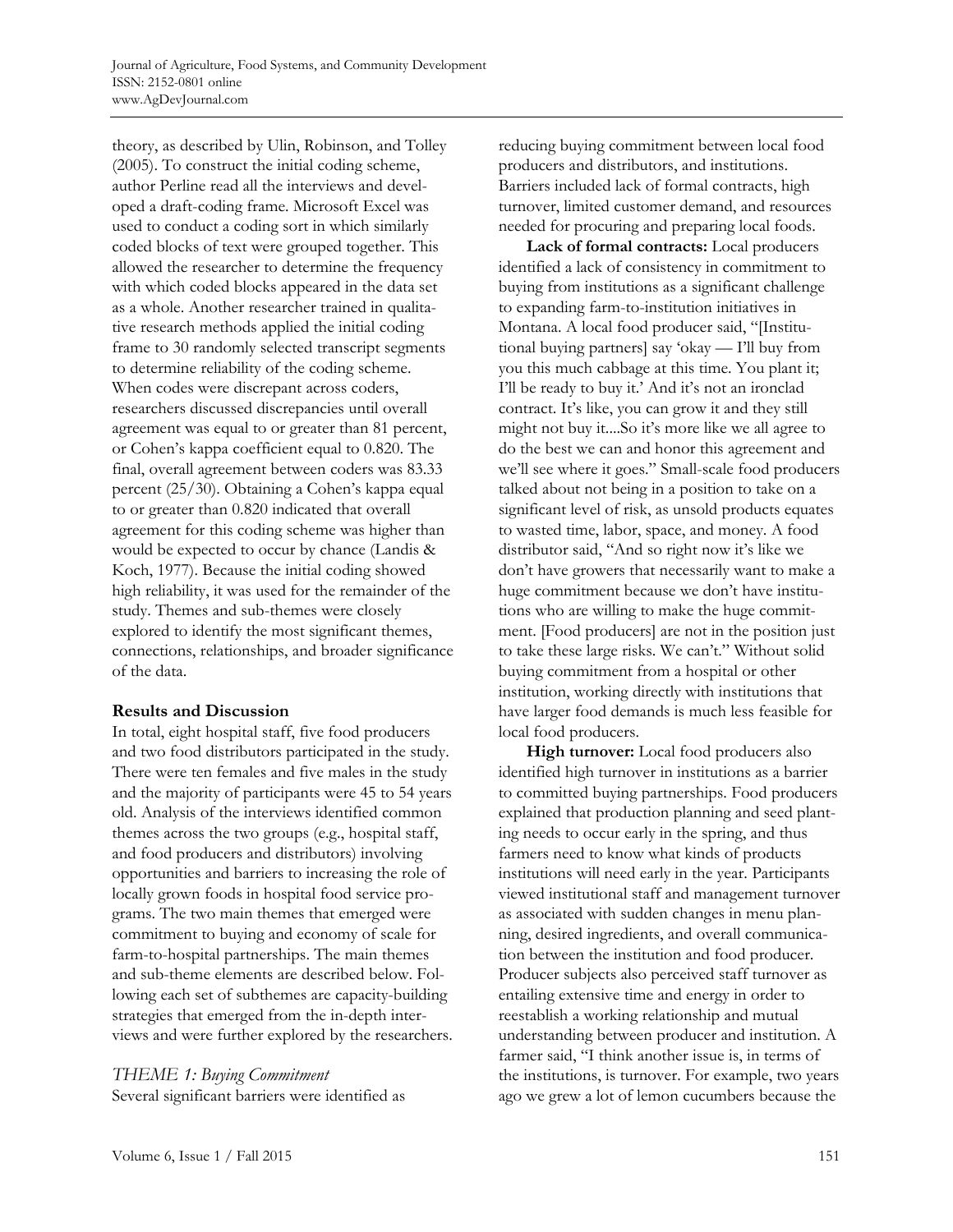[educational institution] really liked them and would buy a lot of them. And then someone in the food buying sector changed and they didn't want to use lemon cucumbers anymore."

**Limited customer demand:** Hospital staff described limited customer demand as a barrier to selling local food items in their food programs. A lack of enthusiasm for local products and lack of receptiveness to consuming healthier but less familiar menu items can cause dissatisfaction and frustration among customers. Such dissatisfaction has even been seen, at times, to negatively impact sales of particular food items. A participant said, "And you can tell them, 'This [grass fed beef] is good for you.' And they're like, 'Well, I'm not eating a cheese burger because it's good for me.'" Due to the nature of the hospital environment, some patients and visitors crave comfort foods over interest in nutrition education or experimentation with new food ingredients. This sentiment, as well as lack of interest in healthy, local food items, was identified as an obstacle for hospital food management in healthy menu planning and local foods purchasing.

 Furthermore, respondents also identified a disconnect in understanding the benefits of consuming local foods as a barrier to increasing demand for these items in the hospital cafeteria setting. Although hospital staff and visitors often recognize the value of a nutritious diet, they often don't understand the benefits of buying and consuming locally. Hospital staff members discussed this challenge, and the process of increasing knowledge and support for using more local foods in hospital and daily diet:

It will be slow though. It takes a lot of time to just plant a seed and then it takes the germination time from someone putting the idea in your head that kale may be a good thing to eat, to going vegan and eating locally. That's a huge shift in someone's life. It's a whole shift in your lifestyle, in your priorities. So I think it's going to be really slow.

If you look at just how hard it is to get your food, to know that your food is safely organic vs. "natural." There's such a knowledge barrier for the average consumer who walks into [local grocery store]. You have to teach them what they should be looking for first and why this carrot is better than that carrot and why that's even a priority and why you should spend 45 cents more on this carrot.

**Resources needed to procure and prepare local foods:** Hospital staff identified several factors contributing to inconsistent purchasing commitment for local food. For institutions with large food demands, consistent and year-round product availability facilitates more efficient menu planning. Availability of local foods, however, is dependent on seasonality. Hospital staff identified the short Montana growing season as a barrier to using local ingredients. One hospital staff person said, "[Using locally sourced food's] really a challenge in a larger facility and in a state or a climate where you don't have it year round." Large distribution companies, or group purchasing organizations (GPOs), offer a streamlined ordering and delivery process, discounted prices, and processed (e.g., carrots are sliced, artichoke hearts are trimmed and cleaned) food items. Procuring and using local ingredients, however, often requires additional resources not required when working with a GPO. For example, meeting the large-scale hospital demands often means working with multiple local food producers, requiring additional time and resources to establish and maintain the relationships. One hospital staff person said, "A few years ago when the chef's predecessor was trying to do local food, she was trying to deal with the farmers individually and you can't do it. You don't have the time." Moreover, in contrast to prepared and processed food items offered through a GPO contract, planning season-specific menus and processing and preparing local food ingredients were identified as requiring additional input of resources. A hospital staff member commented, "I guess if there were any other challenges, it's the additional labor it takes to prep that stuff. …I think that would probably be the next step to ease some of the burden on our cook's team and still provide our customers with perhaps more local than we did last year."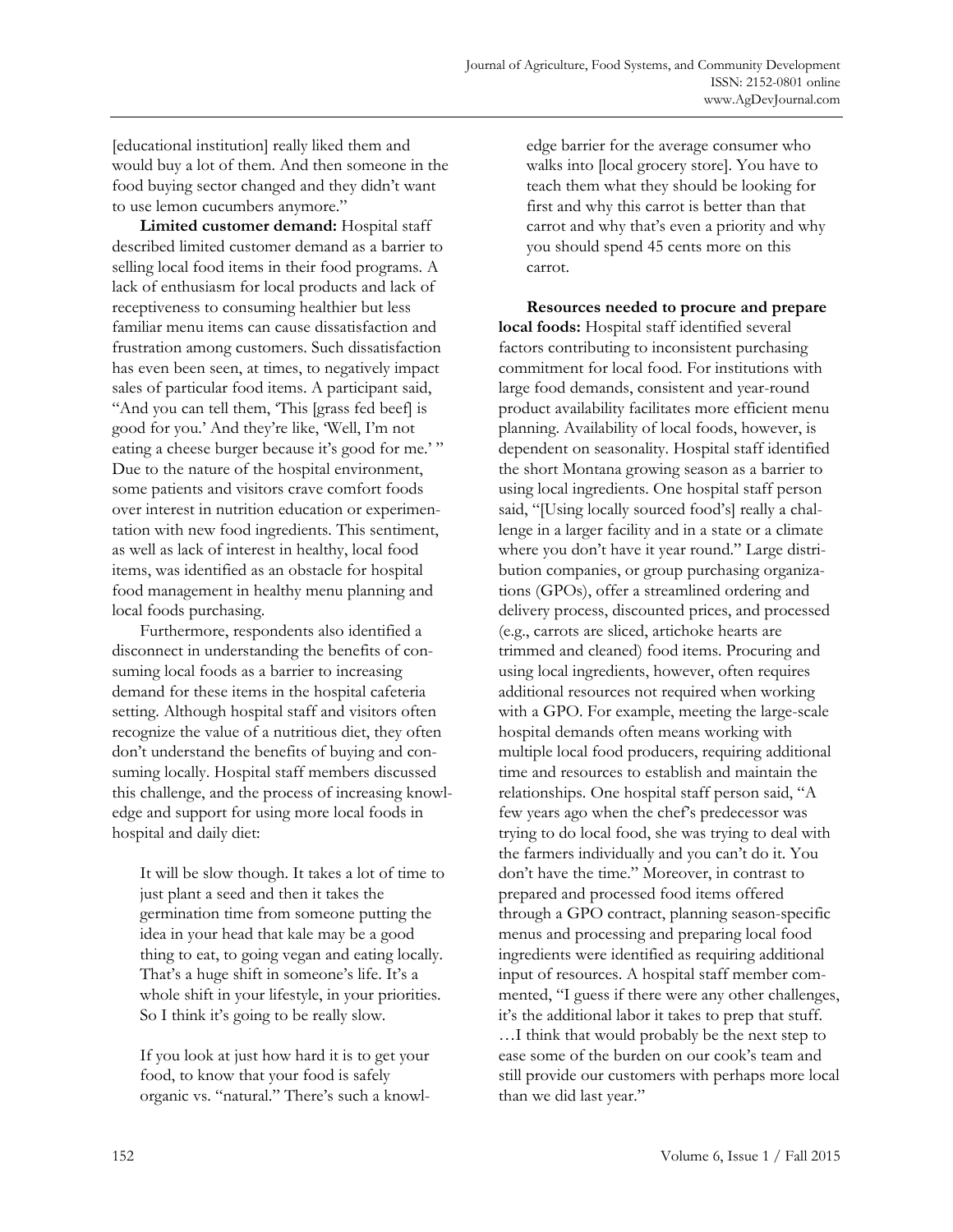Passionate champion leaders within the institutional setting were identified as a significant enabler of producer-institution relationships. As examples, working with multiple local vendors often results in increased time and effort to procure local foods. Additionally, menu planning based on local and seasonal food items requires time and work. However, kitchen staff most directly involved in food procurement and preparation processes were very willing to accommodate more frequent deliveries, coordinate with multiple vendors, and viewed seasonality as a creative challenge and opportunity, rather than a barrier. This intrinsic enthusiasm and passion for local foods held by kitchen management was identified as supporting institutions in overcoming potential challenges associated with moving away from the streamlined conveniences of a large food distributor and increasing the amount of healthy, local food items used in food service menus. The sentiment of these champion leaders is exemplified by the following:

There's just more appreciation and more of a cognizant thought process once you realize something was local. It just seems like, as much as it's local, it almost seems like it's kind of exotic. So you treat it like that type of an ingredient. You just really treat it the best that you can without doing necessarily too much to it. So I don't think it's a challenge at all, it's just more work on the back hand. But it's something fun, going through some of the offerings they have, some of the seasonal items.

# *Strategies to address THEME 1: Limited Buying Commitment*

**A. Cooperative distribution in order to address consistency and availability:** The Western Montana Growers Cooperative (WMGC) was identified as a resource that creates market opportunities for direct food producer-hospital relationships. By coordinating with multiple local food producers, WMGC is able to meet larger food quantity demands from institutions, provide more personal relationships with food service management, and customize delivery schedules - benefits hospital staff viewed as invaluable to facilitating increased

use of local food in food service meals. A hospital staff person said:

That one contact. It's shocking. They [WMGC] send you the list instead of six emails from six different producers. They're [food producers] funneling all their information through the co-op and the co-op sends that out. You place your order and they bring it to your door. So the communication is great. Knowing what's coming to plan the menu…But yeah, just having all the information in one place, and then one contact saves you six phone calls twice a week probably.

Based on this resource, a capacity-building strategy is to develop more fully the cooperative distribution model. Streamlining the process for institutions to procure locally sourced foods can strengthen capacity to compete with large-scale distributor services (or group purchasing organizations), thus improving institutional buying commitment. Therefore, expanding the visibility of Montana cooperative distributors to institutions, as well as facilitating opportunities for contracts between these two groups, will support the feasibility of using local foods and committing to buy these ingredients.

**B. Expand processing facilities to support institutional use of local foods:** Expanding processing could address challenges associated with ease-of-use, and support institutional demand for local food ingredients. For example, producers using the Mission Mountain Food Enterprise Center (MMFEC) can prepare and freeze their food products, enabling them to sell their products year-round. MMFEC infrastructure enables local producers to compete more competitively with large distributors by offering less expensive processed commodity foods. A capacity-building strategy is to expand the Center and its outreach throughout Montana to facilitate greater institutional purchasing of local foods. For example, MMFEC has recently partnered with WMGC to increase the amount of processed local food offered in public schools across the state. Hospital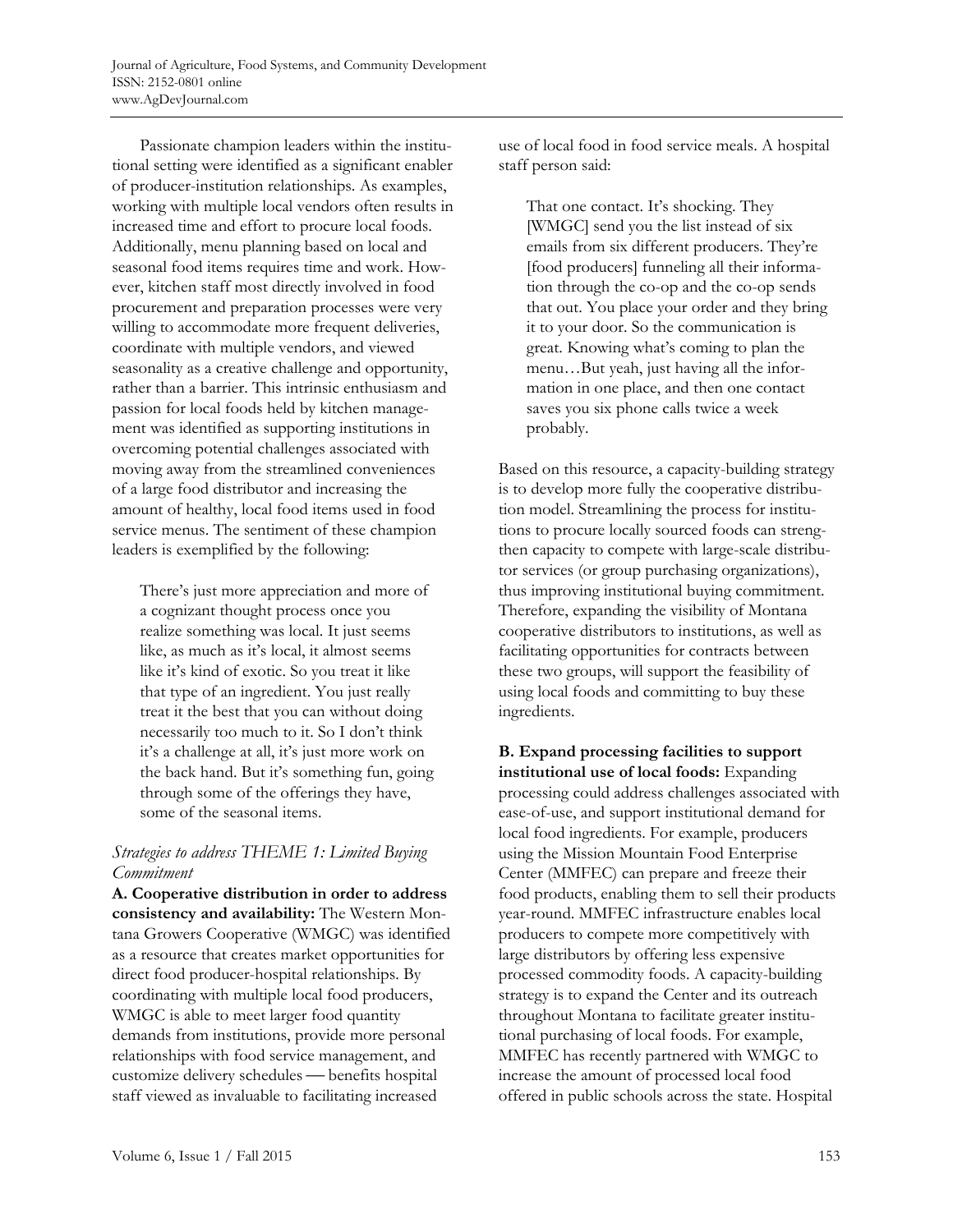staff identified an interest in becoming more familiar with the special services of MMFEC in order to make better use of the facility and further facilitate hospital use of local products. By aggregating produce from a larger number of producers and utilizing "seconds," MMFEC can reduce prices to make local foods more competitive. By processing on-site, MMFEC can also address processing limitations at institutions by delivering a product that is ready to use. Finally, by processing whole vegetables into a variety of products (such as beef taco crumbles or frozen squash chunks), processing can meet consumer demand concerns by producing local food products that have the same appearance and taste as readily available conventional options.

### **C. Develop training and networking opportunities for staff to increase commitment:**

Worksite-based educational staff programs can help promote a healthy workforce and thereby model healthy behaviors for patients. For example, hospital staff participants identified staff CSA programs as a way to increase nutritional awareness and behaviors among staff. Local and regional programs and cooperatives, such as WMGC, have already begun establishing CSA programs for institutions, so the feasibility to expand such staffbased programs already exists. Education and training workshops for kitchen staff also serves as a feasible strategy in promoting group-wide enthusiasm and support for using locally sourced foods and season-specific menus. Furthermore, educational workshops for hospital administrators may help foster healthier food awareness at the higher, managerial levels and more broadly influence support for farm-to-institution efforts among hospital staff.

 Hospital staff also identified connections between institutional chefs as another way to support greater use of local foods in hospital food service meals. For example, chefs could share information and ideas at networking meetings about how to balance the cost of local food ingredients with costs of large distributors more effectively, and how to integrate local foods into hospital food service meals successfully. One hospital staff member described the positive

outcome of meeting with other institutions: "So we had that meeting and it was really good that they forced it on me because the  $[$ institution $]$  is such they're doing so much more than we are. And they're pulling it off!"

**D. Develop formalized contracts to strengthen farm-institution relationships:** Participants identified formalized contracts between food producers and hospitals as a way for producers to better anticipate future hospital food product demands. Formal contracts can ensure more solid buying commitments and working relationships, and promote a degree of consistency in purchasing. This in turn encourages greater commitment and resource allocation from producers to meet growing needs of institutional markets. One food producer said:

I think the key is that the farmers have to know right now, or really a month ago what we're going to be growing for this season. So those accounts need to be in place and we need to know what these institutions would want so that managers of the Co-op can produce projections, tell everybody what they need and then farms say, "we'll grow this amount." So we just need to know how much to grow and that doesn't always happen early enough.

# *THEME 2: Economy of Scale for Farm-to-Hospital Partnerships*

As a result of economy of scale, hospital staff and food producers identified several barriers impeding farm-to-institution partnerships. The main barriers were commodity food prices and market saturation.

**Commodity food prices:** High local food prices were identified as a significant barrier to building capacity for Montana's farm-toinstitution efforts. Our study shows that the systemic challenge of economies of scale and commodity food prices impact the ability of local producers and hospital food service programs to work together. Local producers perceived commodity food prices as inaccurately reflecting actual costs of food. Such a phenomenon is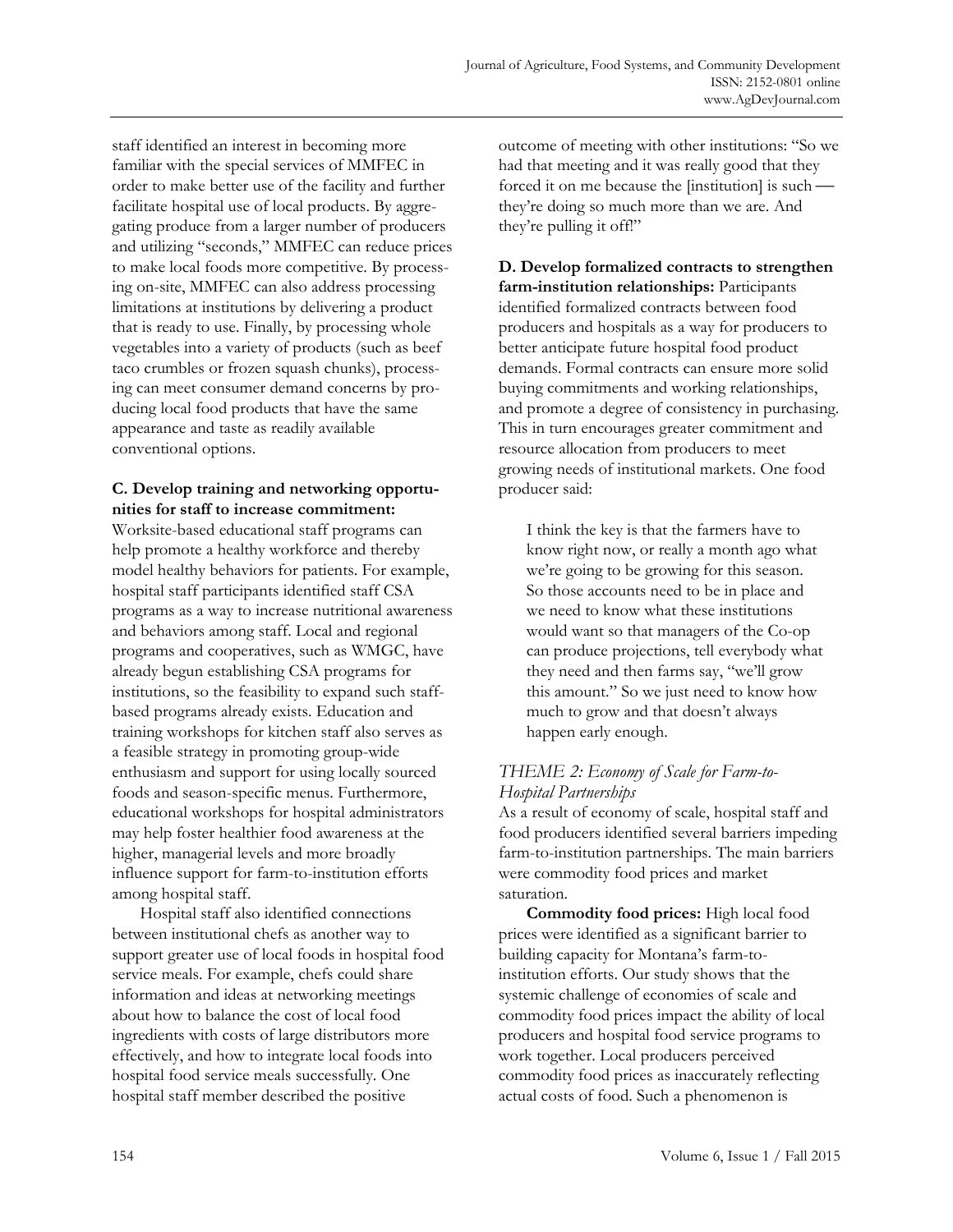associated with economies of scale, where the marginal cost of producing a particular product falls as larger quantities are made (Hamel, n.d.). Without accounting for full production costs, transportation costs, and other externalities, commodity food prices appear highly affordable, making it hard for local producers to compete with such prices. One food producer said:

 Part of that is because the cost is lower. So institutional markets, you get a lower cost, generally wholesale you get a lower cost. So you need a higher retail. And I imagine that institutional markets ask for even lower costs than even a lot of the wholesale markets. So that trickling down to the farmer, for us, we wouldn't be able to produce our salad mix for a whole lot cheaper than we're doing now just because we don't have that much space. But if we had 10 acres of salad mix, we could probably do it. So there's an economy of scale there that can be difficult for small farmers.

To further demonstrate this challenge, hospital staff identified the convenience and services of a large distributor as appealing and often more feasible for food service programs which lack resources and infrastructure otherwise needed to process local food ingredients. Due to economy of scale, however, small producers often lack feasible options to process their own products to compete with services of large distributors. One food producer described this challenge:

As a for instance…we take horse trailer trips every other week to [name of Montanabased facility] where we process. So let's say we have four animals on that horse trailer. The mileage, the fuel, the labor to deliver those four animals to [name of Montanabased facility] on a per head basis is about the same as it would take on a per head basis to ship a semi-load to Nebraska. And so there, you know, that cost, when you start thinking about how much difference scale makes, is really big.

**Market saturation:** Hospital staff perceived lack of availability of local products as a barrier to increasing the amounts of local foods being used in food service meals. Our study found dissonance, however, between the two sets of subjects on perception of availability. Hospital participants generally expressed concern about quantity and the ability of local producers to fill food service needs. For example, one staff member said, "And you just can't hardly get that around here. We would deplete the valley, more or less. And that's an interesting conundrum because why wouldn't we grow enough food for the people who live here?" In response to this concern, food producers instead noted challenges around limited demand and market saturation. Individual community members and institutions committed to local products and supporting the local food system are already engaging in the local food system movement, interacting with local food producers, and purchasing locally sourced ingredients. Local food producers are therefore already filling this committed market's demands. One food producer described this market saturation:

It's this line. Like on one side, there are people who want to buy local food….There are people already aligned with these values and we are killing each other to meet their needs. There are more farm owners than those people need. So there are farmers being left out. The supply is greater than the demand for people in this sphere of values.

 Market saturation poses a challenge for producers trying to establish direct working relationships with institutions. At this point, the needs of supportive markets—individuals and local-oriented restaurants-or "low hanging fruit," are being satisfied sufficiently by local producers. Local food production in Montana is beyond the present level of demand for local food ingredients. For example, participants described market saturation in terms of farmers markets as an outlet for local food products. The number of small local producers is so abundant in Montana that competition for business is increasing, which makes farmers markets a less profitable option. A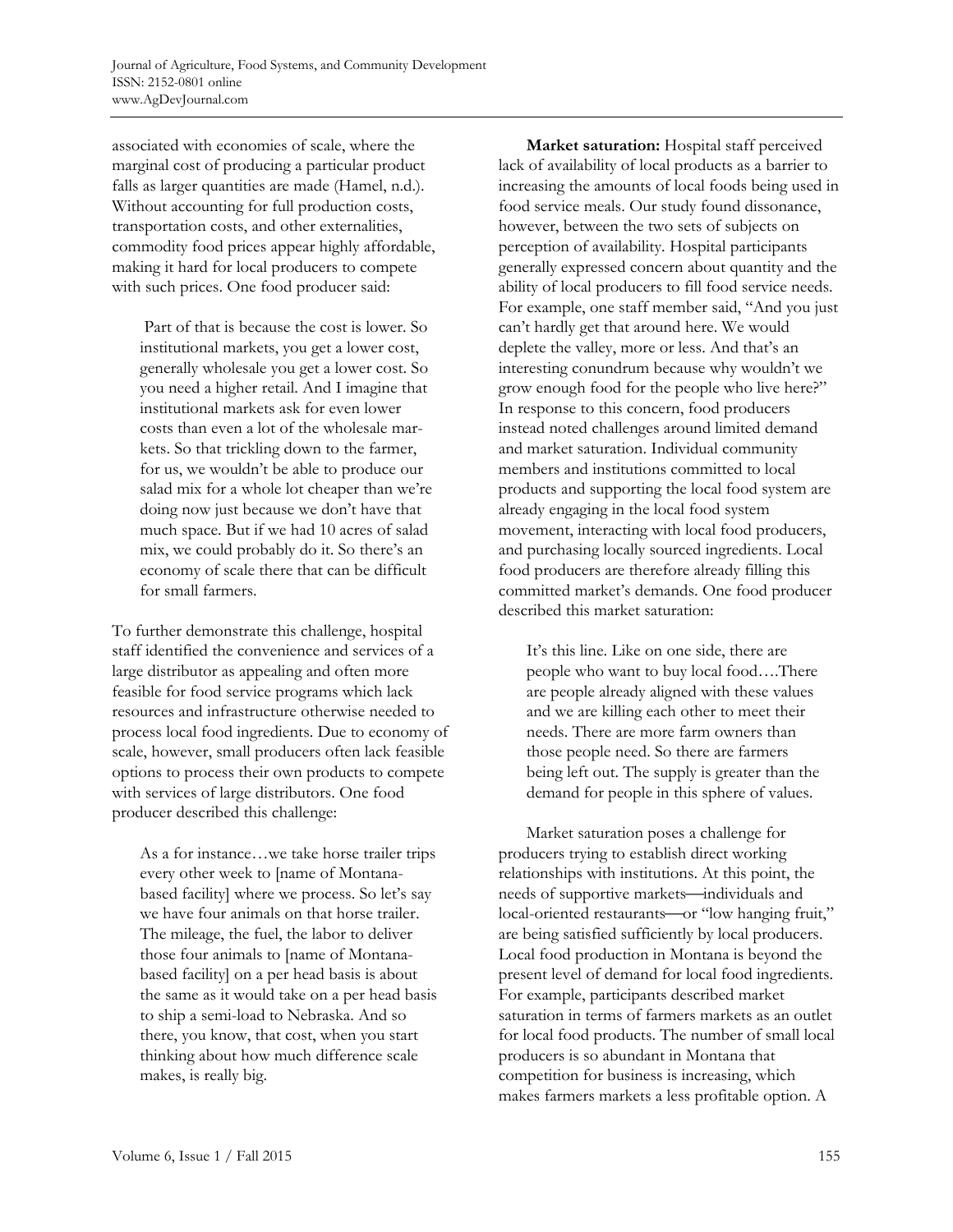dilemma therefore arises in which small producers with limited financial resources are unable to risk large investments to increase production levels until the demand from institutions (such as hospitals, restaurants, and correctional facilities) significantly and committedly increases. Conversely, institutional demand and committed use of local foods cannot increase until levels of production expand to fulfill the large quantity demands of a hospital or other institutional facility.

### *Strategies to address THEME 2: Economy of Scale on Farm-to-Institution Partnerships*

**A. Conduct a gap analysis of Montana's food processing infrastructure to understand the gaps in connecting small and mid-sized producers to institutions:** Gap analyses are used to determine the steps necessary to move from a current state of function to a greater, more productive state of functioning in the future (Gap Analysis, n.d.). This process creates opportunity to identify strengths and resources currently in place, as well as gaps that need to be filled in order to achieve the desired future state. Conducting a gap analysis would include examining processing, distribution, and aggregation gaps, and could improve institutional capacity to use local foods (Ecotrust, 2015). While MMFEC is an excellent resource, it is one small, rural facility in a large state. However, many hospitals have kitchen infrastructure in place such as food preparation equipment and well-trained kitchen staff that could also be utilized for enhanced processing. Conducting a statewide gap analysis of food processing infrastructure and capacity of hospitals to source and use local foods could provide insight on how to build capacity for more local food processing in Montana. Identifying gaps within both hospital and producer capacity can provide a more systematic assessment and approach to supporting greater competition between locally sourced foods and the prices and conveniences currently associated with commodity food distributors.

# **B. Develop collaborative problem-solving processes to improve farm-hospital**

**communication:** Dissonance between interview groups suggests that opportunities exist for

capacity building and support of direct producerhospital relationships. Local producers identified market saturation as a significant barrier to the growth of Montana's local food system, but also expressed a willingness and readiness to engage with institutions in addressing such challenges. Participants said:

I think that we could definitely solve these problems in institutions if we were thoughtful about how they were approached. If they're on the same page in terms of values, it's pretty easy, we just do logistics.

These people [local producers] are ready. Most of the folks have the land to do it. And we're getting to the point where we have the capability as a cooperative to service these people, to distribute to them, to market to them. It takes a little bit of time I think. The answer to that in short is I think definitely, especially with the number of growers coming onto the scene.

I guess what I'm trying to say is if we're able to be really well organized as a community of growers, we can definitely fulfill the need for the food.

 Corresponding capacity-building strategies are networking and collaborative, strategic planning. Networking could help identify ways to overcome misconceptions that local producers and institutions have about working with one another, such as market saturation versus limited availability of food products in relationship to the ability of local producers to fulfill the extensive quantity needs of medical institutions and other large facilities. Creating opportunities for collaborative dialogue between institutions and local producers could ensure that all invested stakeholders are at the table. Additionally, implementing a strategic planning process at an organizational level could facilitate infrastructural change within the hospital setting. Although such reorganization requires collaborative investment and commitment, strategic planning can result in a redistribution of time and management to address more effectively the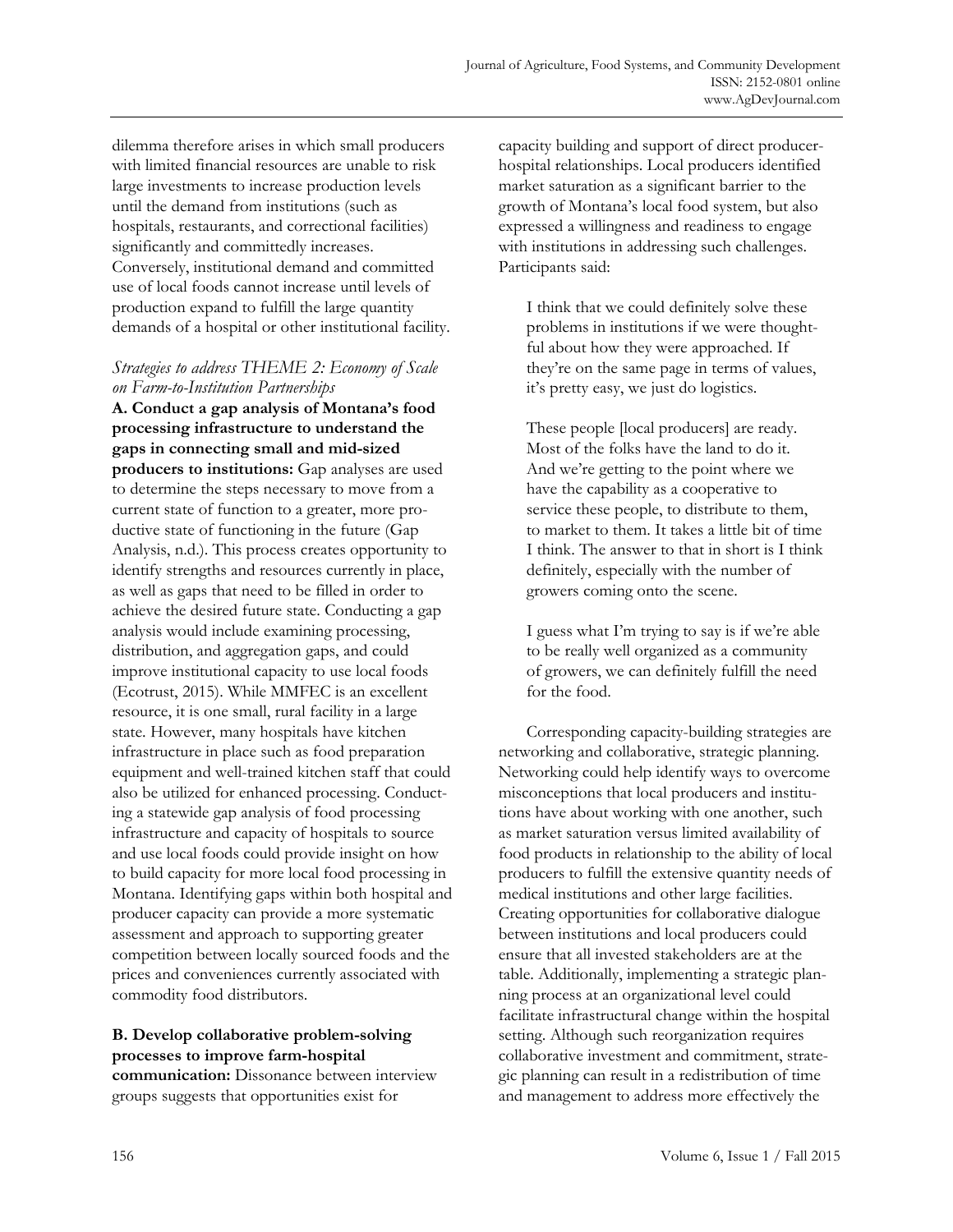procurement and preparation of locally sourced foods. Through shared investment of a strategic planning model and joint ownership of the process and outcomes, more durable solutions will be generated and implemented in order to increase the amounts of local food used in hospitals (McKinney, 2013). Such a process could resolve misconceptions and challenges currently occurring between local food producers and institutional food services, and further support successful producer-hospital relationships.

### **Limitations**

Limitations to this study were that information gathered was only specific to experiences of the individuals who participated in the interview process, and that participants might have felt compelled to give socially desirable answers to the interview questions. Additionally, limited participation and reporting findings describing farm-toinstitution challenges and opportunities specific to Montana, render the results less generalizable. However, the capacity building strategies identified in the study could provide a strong basis for building farm-to-institution systems in other areas. Finally, rather than conducting a full triangulation of emergent themes during the data analysis process, only two researchers established coding reliability and agreement.

### **Future Work**

The study aimed to identify capacity-building strategies for addressing opportunities and challenges to support working relationships between local food producers and hospitals. By exploring the perceptions of both hospital staff and local producers, a situational assessment was developed to describe the strengths and challenges of Montana's farm-to-hospital system. Additional exploration of the strategies and capacity-building opportunities identified from the in-depth interviews will further enhance the validity of the study. For example, developing and conducting a comprehensive survey for additional small- and mid-scale producers would provide insight into the degree to which local food producers truly identify with the established themes.

Montana has a solid local food system and is

engaged in the farm-to-table movement. From the in-depth interviews, other hospitals and schools throughout Montana were mentioned as role models successfully engaging in farm-to-fork efforts, and utilizing strengths such as champion leaders and successful, committed partnerships among different institutions and local food producers and distributors. Closer examination of such local initiatives and their successes could contribute to a greater understanding of capacitybuilding strategies relevant to increasing the use of local foods in other Montana institutional food service programs. The aggregated food system, or farming cooperative model (such as WMGC), was also strongly identified in the study by participating producers and food service management as a capacity-building strategy and a significant enabler in moving away from restrictive contracts with large food distributors. Further exploration of the cooperative model and other potentially important strengths or enablers inherent to other non-hospital institutions in using local food ingredients could support broader farm-to-institution relationships and efforts in Montana beyond farm-to-hospital.

 Many participants observed that while the use of local foods has increased in the health care cafeteria setting, these efforts haven't transferred to patient meals. This study primarily focused on the identification of barriers and opportunities to using local food ingredients in the cafeteria, with limited reach into using local foods in patient meals. This observation therefore suggests that future work could explore barriers pertaining specifically to the use of local foods in patient meals compared to use in the cafeteria. Additionally, food producer participants identified untapped markets as a significant opportunity for strengthening the farm-to-institution movement beyond farm-to-hospital. For instance, conventional grocery stores have significant potential to support the farm-to-table movement, as large quantities of food quickly and naturally move through these outlets. However, producer and distributor participants perceived these institutions to be a particular challenge for establishing working relationships. Thus, the associated barriers and capacity for establishing contracts between local producers, conventional grocery stores, and other food retail markets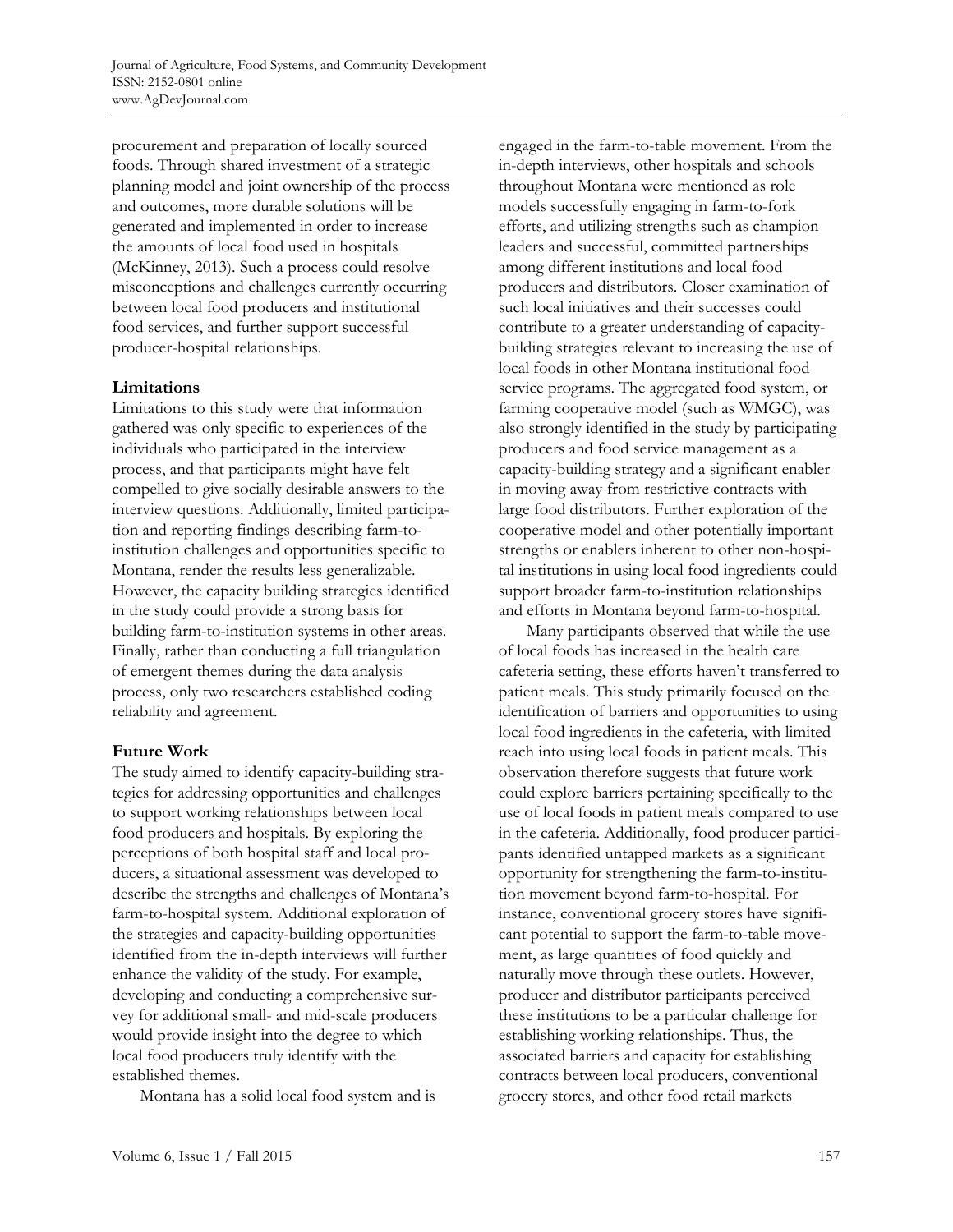should be more closely explored to further build successful partnerships within the larger farm-totable movement.

### **Conclusion**

Collaborative communication and joint problem solving were identified as significant capacitybuilding strategies specific to Montana's farm-toinstitution efforts. However, while collaborative dialogue can decrease misconceptions and support joint problem solving that strengthens farm-toinstitution food systems, collaboration alone will not fully address the identified challenges. It will require institutional and infrastructural build outs, such as further development of food aggregation processes, identification of the most cost and resource-efficient approaches to food processing, and expansion of local cooperative distribution systems. Ultimately, a multi-prong approach to strengthen farm-to-institution food systems will successfully increase the use of locally sourced foods in hospital food service programs.

 The main purpose of this study was to identify opportunities and barriers for local producers and hospitals to work together to use more locally sourced foods in food service meals. This study lays the groundwork for more comprehensive efforts to build capacity, and offers insight into particular opportunities and challenges unique to using local foods in institutional systems. Although these findings are specific to Montana producers and institutions, similar concerns and challenges regarding scale are experienced in communities across the country, and are reflected in the established literature exploring farm-to-institution efforts. With similar challenges being faced throughout the country, others could apply our methodology and approach to further explore ways to strengthen farm-to-institution systems. Conducting a gap analysis to better connect small and mid-sized producers to the local institutional systems, strengthening locally based aggregated food systems for greater purchasing efficiency, and exploring collaborative and mutually beneficial relationships for greater communication and problem-solving, may therefore provide a framework for building farm-to-institution efforts in other communities beyond Montana.

### **Acknowledgments**

We would like to acknowledge the following people for their contributions to this research. We would like to acknowledge Ms. Perline's thesis committee chair, Dr. Blakely Brown, for continual guidance and feedback throughout this process. Dr. Brown's commitment and investment drove this study and facilitated the completion of the project. We would also like to acknowledge Perline's thesis committee members, Dr. Annie Sondag and Annie Heuscher, who graciously took the time to review the study's design, instruments and ongoing progress. A special thanks also goes to Carly Holman and Vernon Grant for their assistance with the research process. Above all, we would like to thank the study participants for taking time out of their busy schedules to share their personal thoughts and experiences. This study would not have been possible without their help.

### **References**

- Cohen, G. (2006, September). *First, do no harm.* Paper presented at conference Designing the 21st Century Hospital: Environmental Leadership for Healthier Patients and Facilities, Hackensack, New Jersey. [Retrieved from https://www.healthdesign.org/](https://www.healthdesign.org/chd/research/first-do-no-harm) chd/research/first-do-no-harm
- Community Medical Center. (n.d.-a). *About us.* Retrieved June 2015 from http://communitymed.org/contact/about-us

Community Medical Center. (n.d.-b). *Big Sky Café.* Retrieved June 2015 from

http://communitymed.org/resources/big-sky-cafe

Conner, D. S., Sevoian, N., Heiss, S. N., & Berlin, L. (2014). The diverse values and motivations of Vermont farm to institution supply chain actors. *Journal of Agricultural and Environmental Ethics, 27*(5), 695–713. http://dx.doi.org/10.1007/s10806-013- 9485-4

Cromp, D., Cheadle, A., Solomon, L., Maring, P., Wong, E., & Reed, K. M. (2012). Kaiser Permanente's farmers' market program: Description, impact, and lessons learned. *Journal of Agriculture, Food Systems, and Community Development, 2*(2), 29–36. http://dx.doi.org/10.5304/jafscd.2012.022.010